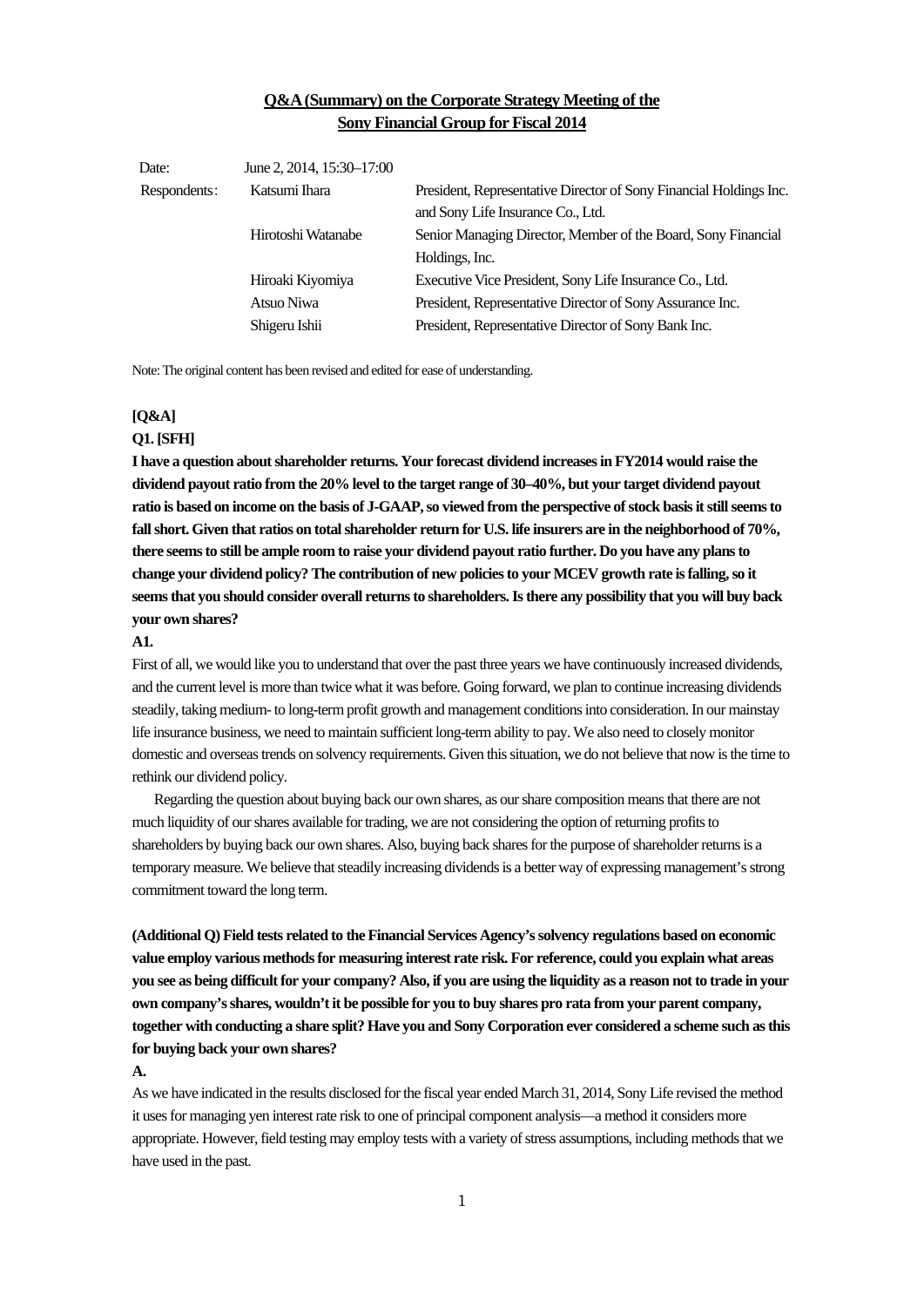(In response to the question of whether SFH and Sony Corporation had considered share buybacks), our management structure is independent from that of Sony Corporation, and we determine shareholder returns based on our own management decisions.

#### **Q2. [SFH]**

**Recently, it appears that your parent company—Sony Corporation—has been clearly putting out the message that its financial services segment is a core business for the Sony Group. What is the impact on management of the Sony Financial Group? Also, are there any plans to become actively involved in Sony Corporation's new business segments, such as the real estate business?** 

## **A2.**

Fundamentally, our group and Sony Corporation are run in completely different value chains. There is no shared relationship between each chain. Furthermore, our management structures have very clearly established independence. Saying that the financial services segment is core to the Sony Group carries an element of the feeling that a desire Sony Life's founder, Akio Morita, had for the segment at the time it was established became reality. We are of course pleased to hear this, but please understand that any sort of actual business synergy or interface is extremely limited.

### **Q3. [Sony Life]**

# **Your growth target for policy amount in force is 4% per year, but approximately what percentage of new policies are policy changes from other life insurers? Also, leading life insurers are experiencing a decline in their lapse rates. Is this decrease in lapse rates affecting Sony Life?**

## **A3.**

We do not keep statistics on the percentage of new policies that are policy changes from other life insurers.

 Our current initiatives for acquiring new policies involve appointing more competent young Lifeplanner sales employees as sales office managers to recruit and train Lifeplanner sales employees, focusing thoroughly on need-based sales, and concentrating on properly proposing death protection to customers. Internally, we call this "getting back to basics," and we believe that this approach will contribute to new policy acquisition.

 Also with the regard to the lapse rate, we believe that our level of around 4% is relatively low. We intend to maintain our lapse rate at around 4–5%, but we expect to acquire new policies so that the net increase would be positive even if our average lapse rate runs to around 6%.

### **Q4. [Sony Life]**

## **What is the likelihood that you will maintain the trend toward increased recruiting of Lifeplanner sales employees?**

### **A4.**

For the past several years, we have proactively promoted competent Lifeplanner sales employees to positions as sales office managers responsible for recruiting and training Lifeplanner sales employees, and expanding this cadre has had the effect of boosting recruiting of Lifeplanner sales employees. Around half of new Lifeplanner sales employees have been introduced by other existing Lifeplanner sales employees, and this process leads to the recruiting of quality human resources. We believe that this approach is highly sustainable.

### **Q5. [Sony Life]**

## **You expect Lifeplanner sales employees' productivity to continue increasing. I believe that Lifeplanner sales employees already have fairly high productivity; is there room to increase it?**

### **A5.**

In the past, Lifeplanner sales employees' productivity, including at AEGON Sony Life Insurance, increased through a senior marketing strategy and robust sales of savings-type products. Going forward, if in addition to these approaches we clearly refocus on selling death protection products in line with customers' needs, we believe that we should be able to enhance productivity even further.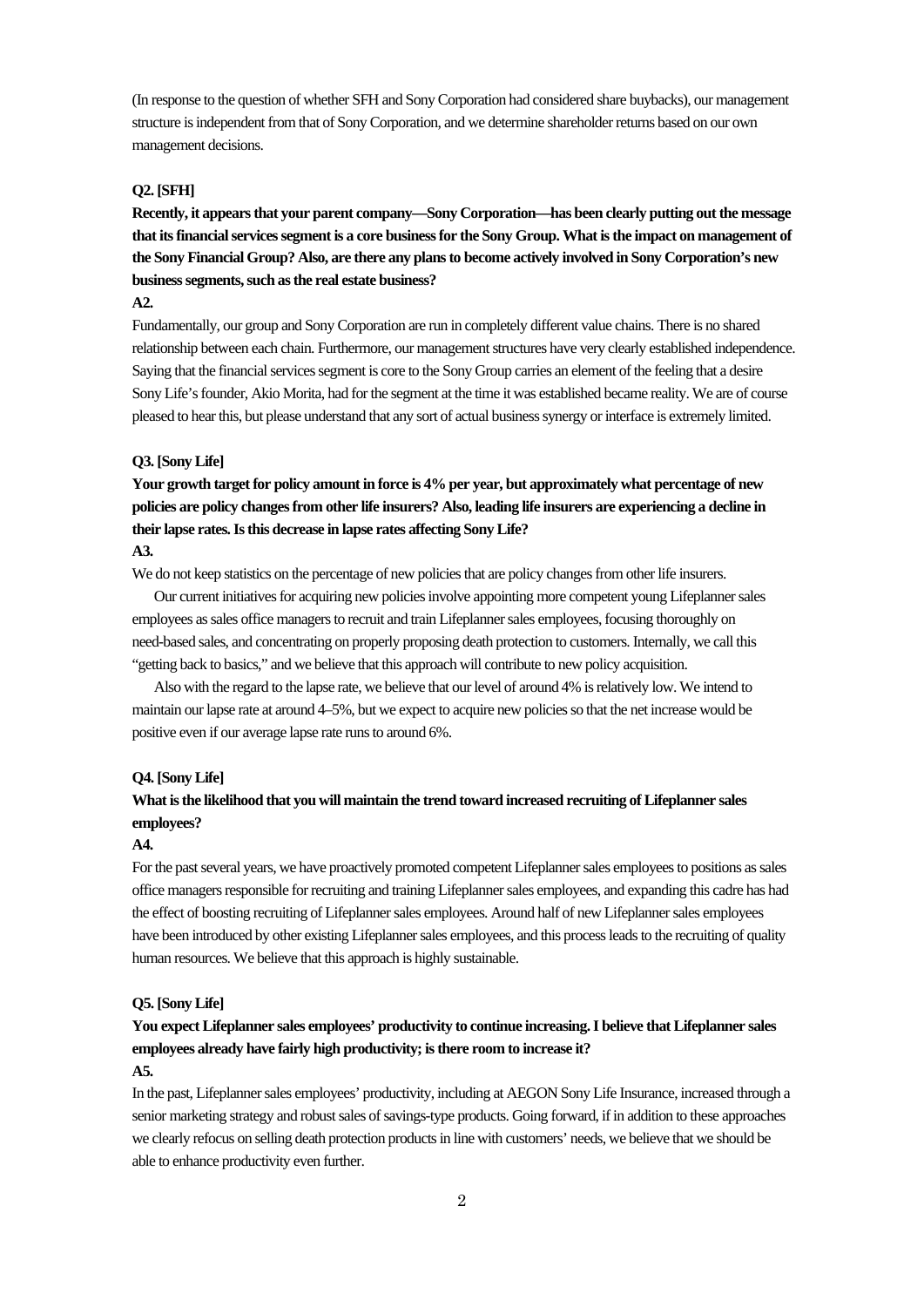## **Q6. [Sony Life]**

**Currently, the life insurance market is seeing an increase in sales through so-called nationwide shop-style independent agents. You have mentioned Sony Life's policy of "getting back to basics;" is there any relation between current market needs and the decision to return to your roots?** 

### **A6.**

The advent of Abenomics has temporarily energized the market, and because certain of our savings-type products were highly competitive, these products have made up an increasing percentage of sales. For FY2014, internally we are reiterating the importance of selling death protection products taking a consulting-based approach, as we have done since the time of our establishment. This "getting back to basics" means emphasizing the Lifeplanner channel in such context.

### **Q7. [Sony Life]**

**Looking at recent product trends, sales of savings-type products are increasing, while sales of some medical insurance and nursing-care insurance products are down. Is this because the impact of competitors' product revisions and the increasing prevalence of comparison-based sales by independent agencies are showing up in lower new policy amount? Has it become more difficult to sell highly profitable products? A7.** 

For the past year or two, Abenomics has prompted changes in the market environment that have made variable annuities more attractive, and because certain of our existing lump-sum payment products such as endowment and nursing-care insurance products were highly competitive, sales have tended to skew toward savings-type products. As we mentioned earlier, we are currently "getting back to basics" by focusing thoroughly on consulting-based sales approach and providing customers with death protection products. Many Lifeplanner sales employees are empathetic with this approach, which we expect to be effective.

### **Q8. [Sony Life]**

# **Looking at Sony Life's risk amount based on economic value, the increase in the amount of insurance risk is higher than the rise in policy amount in force. Why did insurance risk rise so much during the one-year period of FY2013? Is your method of measuring insurance risk too stringent?**

## **A8.**

Sony Life discloses its method of measuring insurance risk. As of March 31, 2014, we have changed our method of measuring yen interest rate risk, but not our method of measuring insurance risk. Improvements in mortality and continuity rates when measuring insurance risk may cause insurance risk to increase. We believe that the increase is due to changes in these actuarial assumptions.

#### **Q9. [Sony Assurance]**

**Sony Assurance has a lower combined ratio than the major insurers. I understand that your profitability is high, but your net loss ratio is almost the same as that of the major insurers. Would you say that your risk segmentation business model itself has fallen on tough times?** 

## **A9.**

The main reason that the loss ratio for the major insurers has been improving over the past few years is that they have revised premiums earlier than us—on a nearly annual basis. The timing of our rate revisions has tended to lag behind that of the major insurers because price competition among the direct insurers is relatively stringent. The result of our revision of premiums appeared as the improvement of our loss ratio later than that of the major insurers, so when looking at the net loss ratio, currently the major insurers are at approximately the same level as we are. Consequently, we are not considering that the risk segmentation is the reason for that.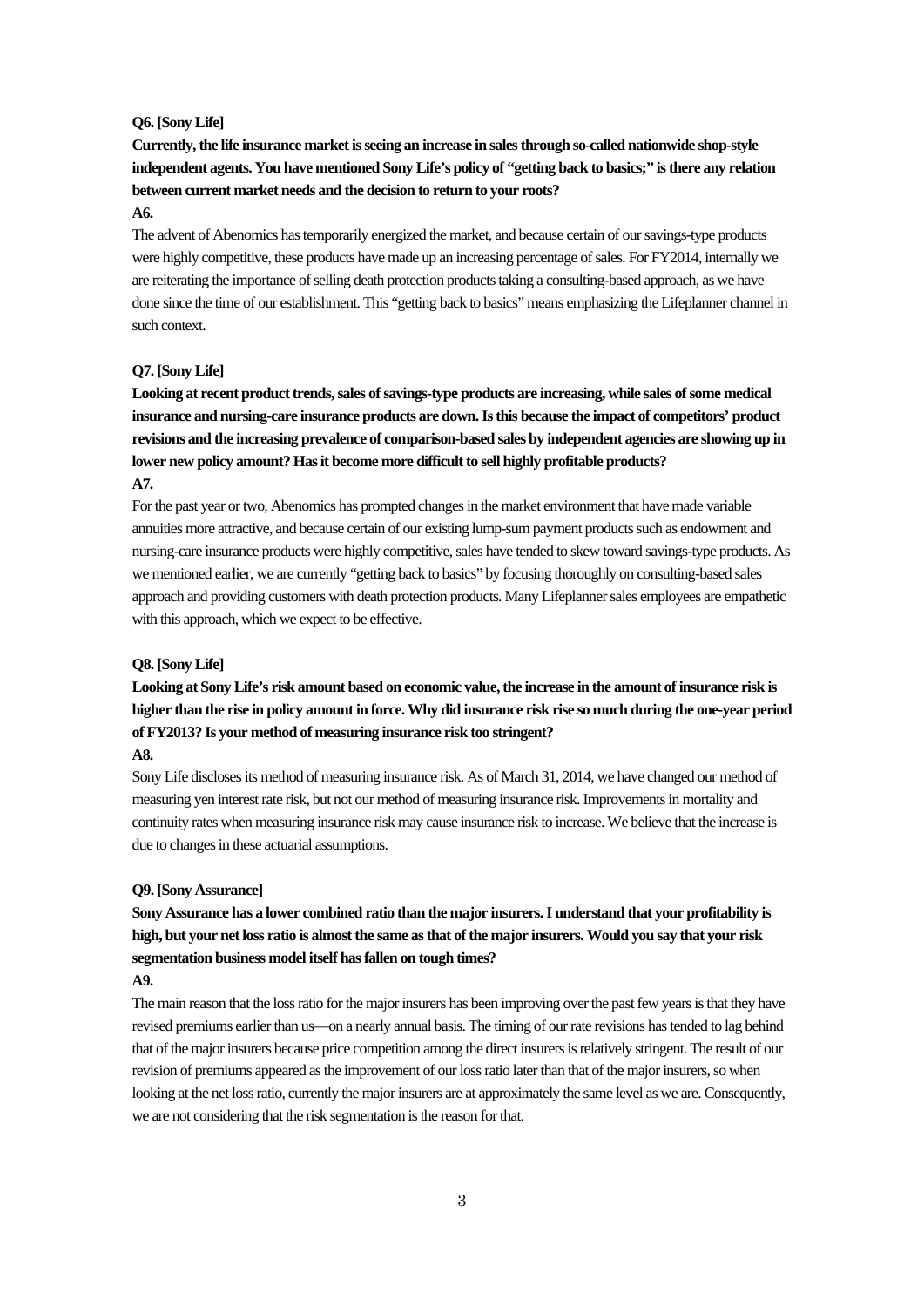### **Q10. [Sony Assurance]**

# **In FY2008, the E.I. loss ratio was around 60%, which was a competitive advantage compared with the net loss ratio for the major insurers. Do you foresee a return to that situation?**

## **A10.**

In FY2008, we were growing rapidly than the major insurers, so rather than comparing net loss ratios, we believed it was practical to compare our E.I. loss ratio with the major insurers' net loss ratio. Looking at our E.I. loss ratio, we were on a par with the relatively lower net loss ratios of the major insurers. We would like to return to this situation.

### **Q11. [Sony Assurance]**

**Sony Assurance's medium- to long-term product strategy is to "launch new products featuring progressive risk segmentation that competitors do not offer." What sort of risk segmentation are you thinking of? Also, what is the impact of such risk segmentation on Sony Assurance's operating performance?** 

## **A11.**

We cannot discuss the details of new products, but we are putting together products that feature progressive risk segmentation. For instance, by employing risk segmentation for factors different from those used in the past, we intend to attract customers who didn't benefit from risk segmentation in the past that had relatively wide attributes. In other words, by selling new products we aim to expand our customer base and ensure profitability by attracting quality customers.

# **(Additional Q) There are many types of risk segmentation. Do you believe that in Japanese market you will continue to have a fair amount of leeway on risk segmentation going forward? Also, won't further risk segmentation reduce insurance premiums on renewal policies?**

### **A.**

By taking a new approach to risk segmentation, we aim to attract quality customers that we were unable to secure in the past. We do not believe that insurance premiums will decrease for this reason.

### **Q12. [Sony Assurance]**

## **In terms of your stated objective to "accelerate expansion of our product lineup in the medical field," what sort of characteristics will you offer on your medical insurance products that will differentiate them from those being offered by your life insurance arm?**

### **A12.**

We cannot discuss the details of new products. Rather than segregating products as life and non-life, the type of medical insurance we are aiming for is a product that is easy to understand, with rational pricing, and that with agreements that can be concluded over the Internet. Compared with the typical sort of medical insurance that involves a face-to-face explanation prior to purchase, the sort of insurance we have in mind will be relatively easy to purchase.

# **(Additional Q) Will these "new business fields" that you are looking into in addition to automobile and medical insurance be ones in which insurance agreements can be entered into over the Internet?**

## **A.**

Specific contents are under consideration. In principle, we are looking at types of products for which policies can be entered into over the Internet.

### **Q13. [Sony Bank]**

**As one of your policies to strengthen and diversify product characteristics, you mention card loans and loan products targeting seniors. Why does it appear that your plans do not cause the loan balance to increase much as a percentage of the retail balance?**